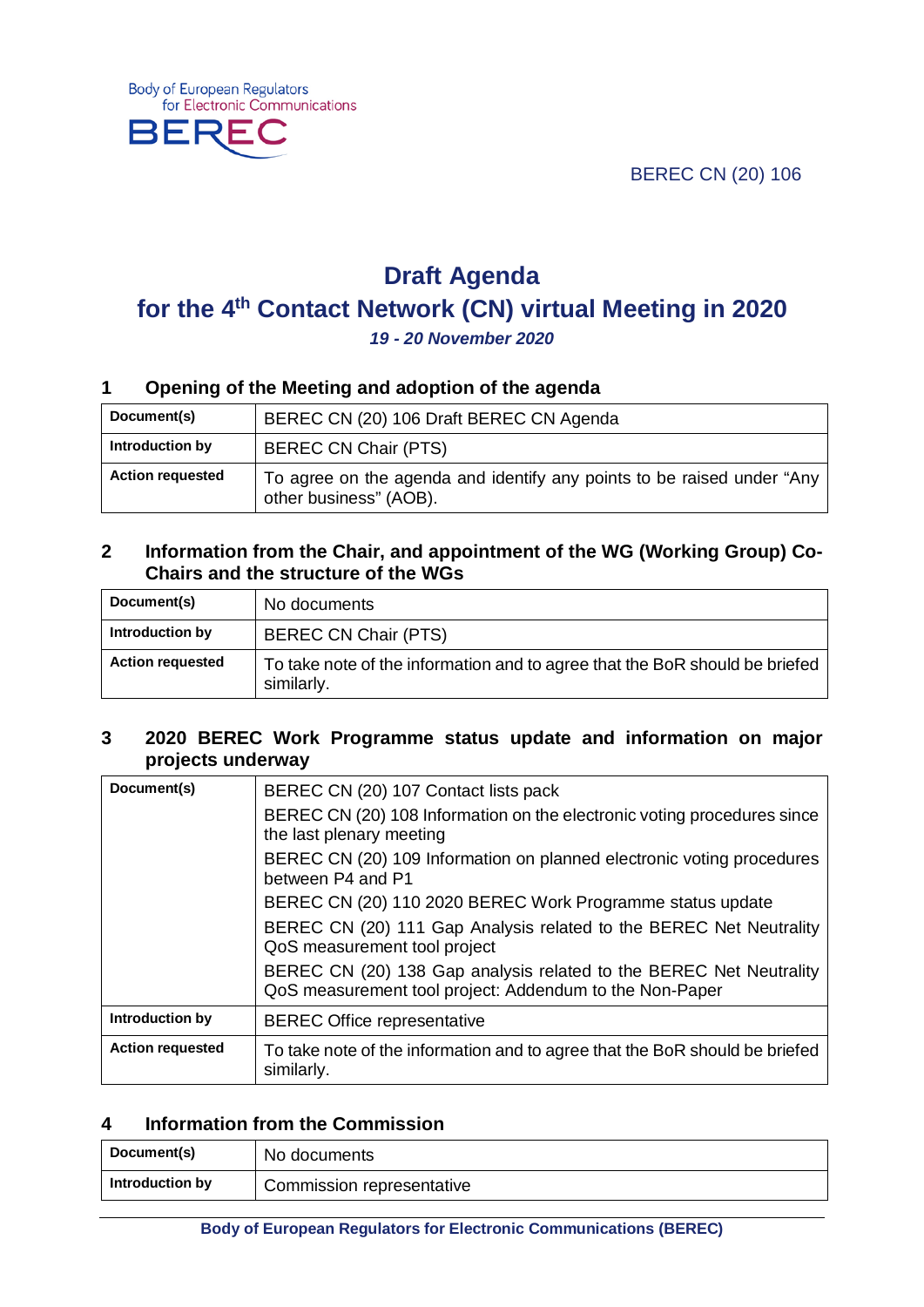| Action requested | To take note of the information and to agree that the BoR should be briefed |
|------------------|-----------------------------------------------------------------------------|
|                  | similarly.                                                                  |

# **5 Planning and future trends**

#### **5.1 BEREC Work Programme 2021**

| Document(s)             | BEREC CN (20) 112 Draft BEREC Work Programme 2021                                                                     |
|-------------------------|-----------------------------------------------------------------------------------------------------------------------|
| Introduction by         | Representative of incoming BEREC Chair (BiPT)                                                                         |
| <b>Action requested</b> | To discuss and to pass the document to the BoR for approval for<br>publication and submission to the EU Institutions. |

# **5.2 Oral update on the Outline of the BEREC Work Programme 2022**

| Document(s)             | No document                                                    |
|-------------------------|----------------------------------------------------------------|
| Introduction by         | Representative of the BEREC Chair 2022 (ACM)                   |
| <b>Action requested</b> | To discuss and agree that the BoR should be briefed similarly. |

# **5.3 BEREC Guide to the 5G Radar and 5G Radar**

| Document(s)             | BEREC CN (20) 77 Draft Report on the outcomes of the public consultation<br>on draft BEREC Guide to the BEREC 5G Radar and 5G Radar<br>BEREC CN (20) 78 Guide to the 5G Radar and 5G Radar |
|-------------------------|--------------------------------------------------------------------------------------------------------------------------------------------------------------------------------------------|
| Introduction by         | PFT Co-Chairs (PTS/ACM)                                                                                                                                                                    |
| <b>Action requested</b> | To discuss and to pass the documents to the BoR for approval for publication.                                                                                                              |

# **6 Roaming**

| Document(s)             | BEREC CN (20) 113 8 <sup>th</sup> BEREC Report on transparency and comparability<br>of international roaming tariffs                       |
|-------------------------|--------------------------------------------------------------------------------------------------------------------------------------------|
| Introduction by         | Roaming WG Co-Chairs (RTR/EETT)                                                                                                            |
| <b>Action requested</b> | To discuss and to pass the document to the BoR for approval for public<br>consultation and submission to the EC, if possible as an A item. |

### **7 Fixed Network Evolution**

#### **7.1 Draft BEREC Guidelines on the criteria for a consistent application of Article 61 (3) EECC**

| Document(s)             | BEREC CN (20) 114 Draft Report on the outcomes of the public<br>consultation on the BEREC Guidelines on the criteria for a consistent<br>application of Article 61 (3) EECC<br>BEREC CN (20) 115 Draft BEREC Guidelines on the criteria for a<br>consistent application of Article 61 (3) EECC |
|-------------------------|------------------------------------------------------------------------------------------------------------------------------------------------------------------------------------------------------------------------------------------------------------------------------------------------|
| Introduction by         | FNE WG Co-Chair (BNetzA)                                                                                                                                                                                                                                                                       |
| <b>Action requested</b> | To discuss and to pass the documents to the BoR for approval for<br>publication.                                                                                                                                                                                                               |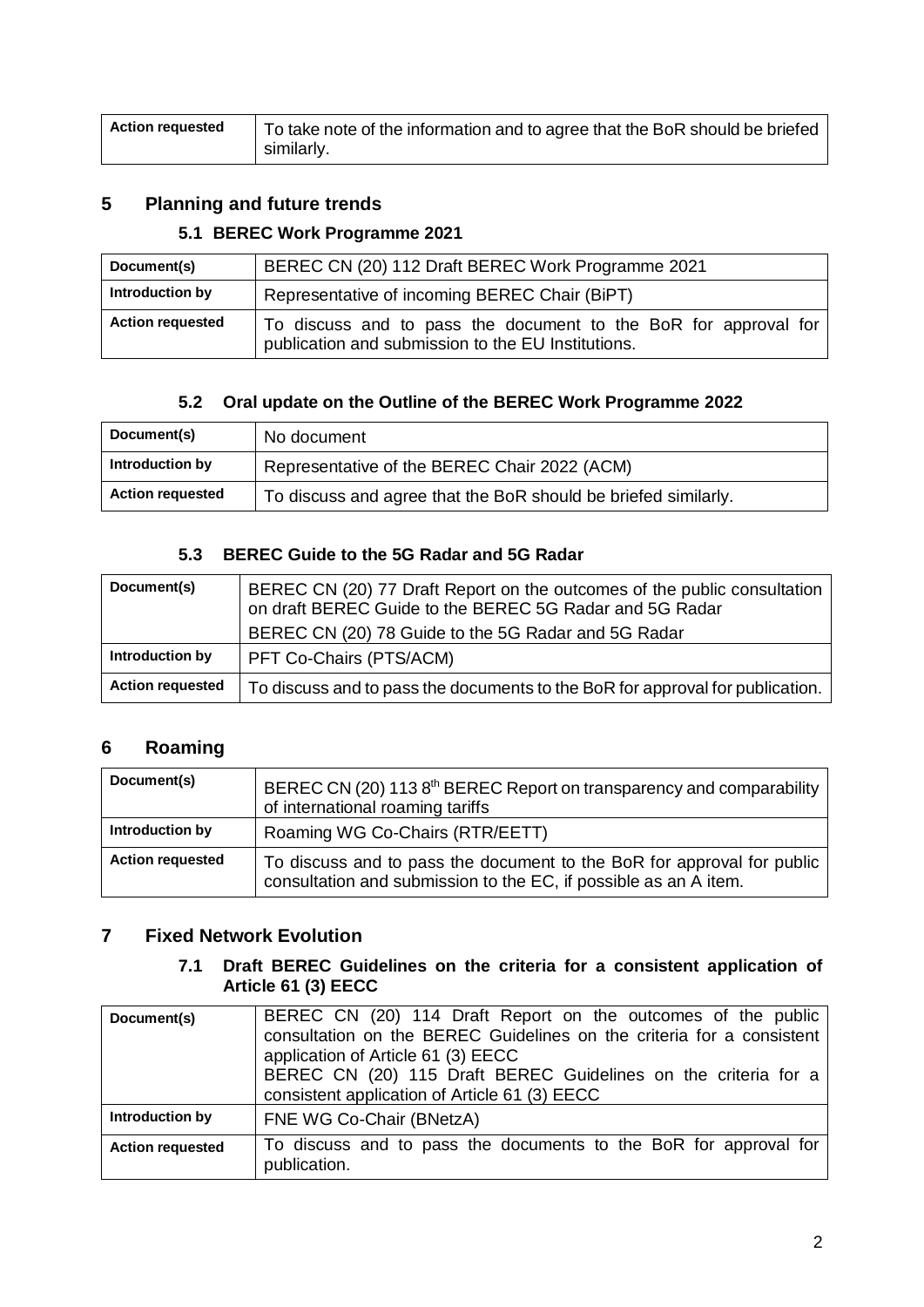#### **7.2 Draft BEREC response on the targeted public consultation on the evaluation of the state aid rules for the deployment of broadband networks**

| Document(s)             | BEREC CN (20) 116 Draft BEREC response on the targeted public<br>consultation on the evaluation of the state aid rules for the deployment of<br>broadband networks |
|-------------------------|--------------------------------------------------------------------------------------------------------------------------------------------------------------------|
| Introduction by         | FNE WG Co-Chair (BNetzA)                                                                                                                                           |
| <b>Action requested</b> | To discuss and to pass the document to the BoR for approval for<br>publication and submission to the EC.                                                           |

# **8 Oral update on the work of Open Internet WG**

| Document(s)             | No documents                                                                              |
|-------------------------|-------------------------------------------------------------------------------------------|
| Introduction by         | OI Co-Chairs (TRAFICOM/ACM)                                                               |
| <b>Action requested</b> | To take note of the information and to agree that the BoR should be briefed<br>similarly. |

# **9 Oral update on the work of the Wireless Network Evolution WG**

| Document(s)             | No document                                                                               |
|-------------------------|-------------------------------------------------------------------------------------------|
| Introduction by         | WNE WG Co-Chair (ComReg/Arcep)                                                            |
| <b>Action requested</b> | To take note of the information and to agree that the BoR should be briefed<br>similarly. |

# **10 Ad Hoc WG on Cybersecurity of 5G Networks**

| Document(s)             | BEREC CN (20) 117 Draft Report concerning the EU 5G Cybersecurity<br>Toolbox Strategic Measures 5 and 6 (Diversification of suppliers and<br>strengthening national resilience)<br>BEREC CN (20) 118 Draft Executive summary concerning the EU 5G<br>Cybersecurity Toolbox Strategic Measures 5 and 6 (Diversification of<br>suppliers and strengthening national resilience) |
|-------------------------|-------------------------------------------------------------------------------------------------------------------------------------------------------------------------------------------------------------------------------------------------------------------------------------------------------------------------------------------------------------------------------|
| Introduction by         | Ad hoc WG Co-Chairs (AKOS/EETT)                                                                                                                                                                                                                                                                                                                                               |
| <b>Action requested</b> | To discuss and to pass the documents to the BoR for approval for internal<br>use and submission to NIS CG, and publication as appropriate.                                                                                                                                                                                                                                    |

# **11 Statistics and Indicators**

#### **11.1 Draft BEREC report on Termination Rates at the European level**

| Document(s)             | BEREC CN (20) 119 Draft BEREC report on Termination Rates at the<br>European level                        |
|-------------------------|-----------------------------------------------------------------------------------------------------------|
| Introduction by         | SI WG Co-Chairs (CNMC/ANACOM)                                                                             |
| <b>Action requested</b> | To discuss and to pass the document to the BoR for approval for<br>publication, if possible as an A item. |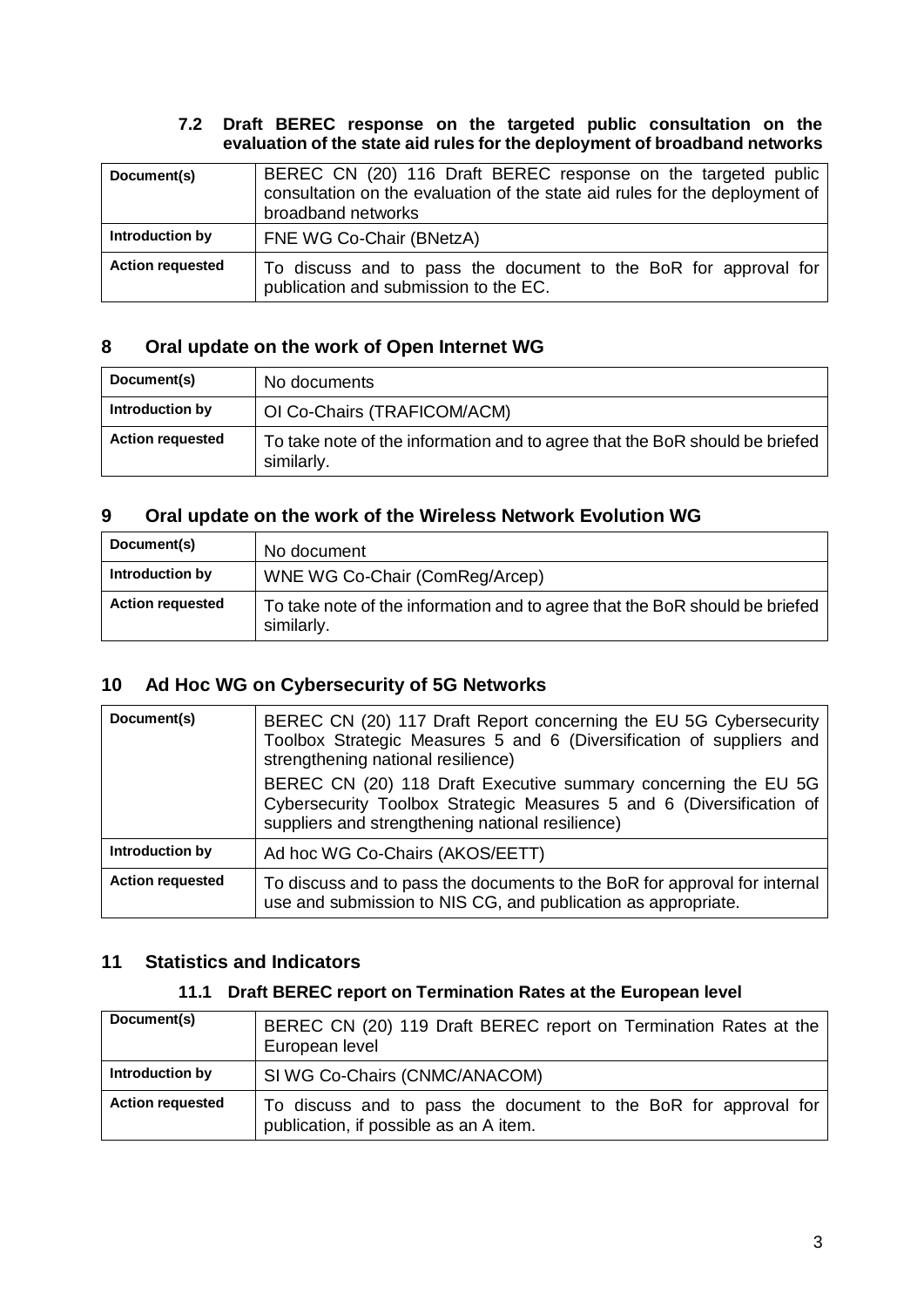#### **11.2 Draft BEREC Guidelines to assist NRAs on the consistent application of geographical surveys of network deployments, Phase II**

| Document(s)             | BEREC CN (20) 120 Draft BEREC Guidelines to assist NRAs on the<br>consistent application of geographical surveys of network deployments:<br>Phase II: Verification |
|-------------------------|--------------------------------------------------------------------------------------------------------------------------------------------------------------------|
| Introduction by         | SI WG Co-Chairs (CNMC/ANACOM)                                                                                                                                      |
| <b>Action requested</b> | To discuss and to pass the document to the BoR for approval for<br>publication.                                                                                    |

# **12 Market and Economic Analysis**

| Document(s)             | BEREC CN (20) 121 BEREC Report on the outcome of the public<br>consultation on the Draft BEREC Guidelines to foster the consistent<br>application of the conditions and criteria for assessing co-investments in<br>new very high capacity network elements (Article 76 (1) and Annex IV<br>EECC) |
|-------------------------|---------------------------------------------------------------------------------------------------------------------------------------------------------------------------------------------------------------------------------------------------------------------------------------------------|
|                         | BEREC CN (20) 122 BEREC Guidelines to foster the consistent<br>application of the conditions and criteria for assessing co-investments in<br>new very high capacity network elements (Article 76 (1) and Annex IV<br>EECC)                                                                        |
| Introduction by         | MEA WG Co-Chairs (CNMC/Arcep)                                                                                                                                                                                                                                                                     |
| <b>Action requested</b> | To discuss and to pass the documents to the BoR for approval for<br>publication.                                                                                                                                                                                                                  |

# **13 Remedies**

| Document(s)             | BEREC CN (20) 123 Draft BEREC Report on Regulatory Accounting in<br>practice 2020                        |
|-------------------------|----------------------------------------------------------------------------------------------------------|
| Introduction by         | <b>REM WG Co-Chairs (BNetzA/UKE)</b>                                                                     |
| <b>Action requested</b> | To discuss and to pass the document to the BoR for approval for<br>publication, if possible as an A item |

# **14 Regulatory Framework**

### **14.1 Draft BEREC Internal Procedures for the Database of numbering resources with a right of extraterritorial use**

| Document(s)             | BEREC CN (20) 124 Draft BEREC Internal procedures for the Database<br>of numbering resources with a right of extraterritorial use |
|-------------------------|-----------------------------------------------------------------------------------------------------------------------------------|
| Introduction by         | RF WG Co-Chairs (AGCOM/NMHH) – Drafting team leader (AGCOM)                                                                       |
| <b>Action requested</b> | To discuss and to pass the document to the BoR for approval for internal<br>use, if possible as an A item.                        |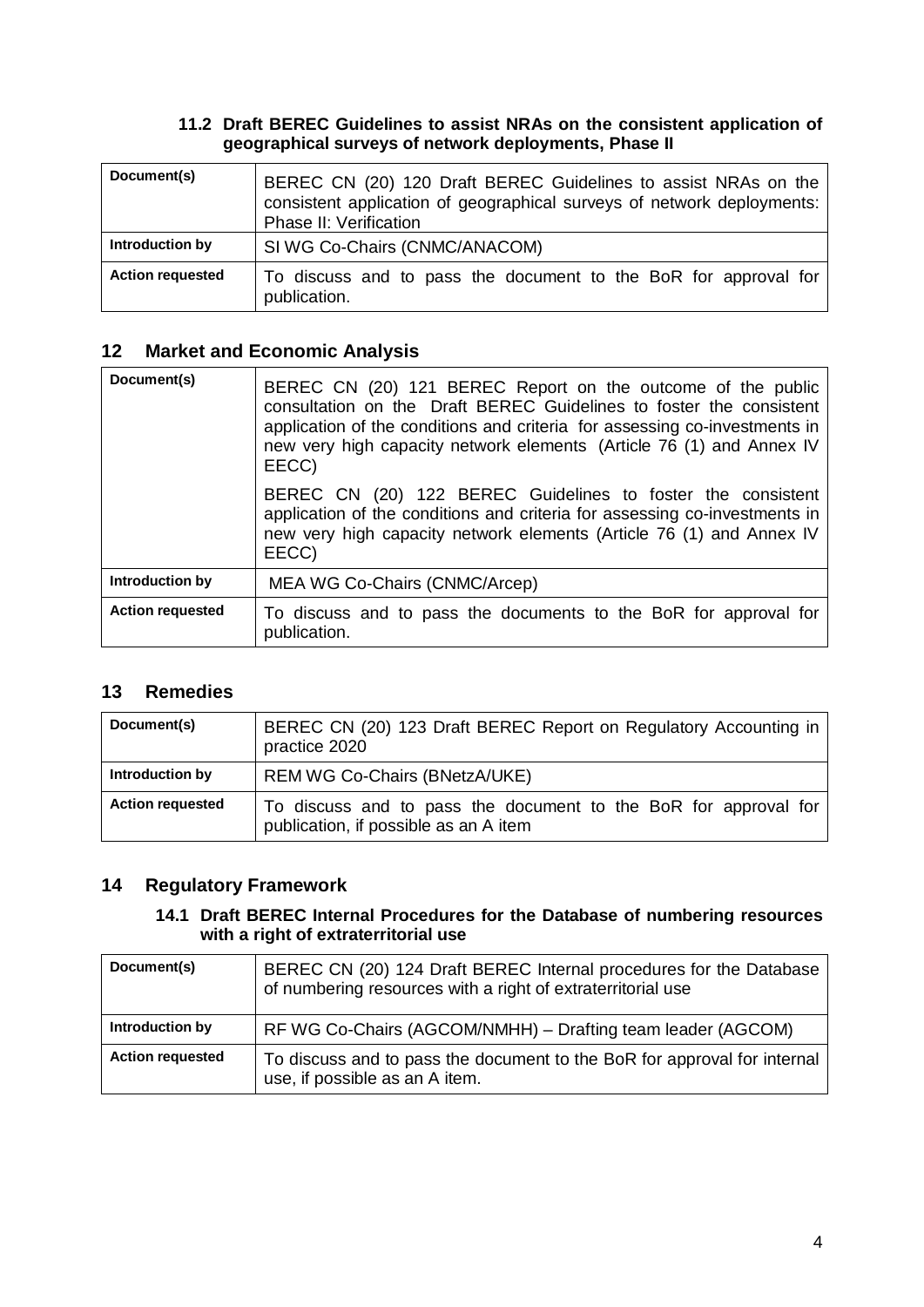## **14.2 Draft BEREC List/Snapshot of Premium rate numbers**

| Document(s)             | BEREC CN (20) 125 Draft BEREC List/Snapshot of Premium rate<br>numbers                                     |
|-------------------------|------------------------------------------------------------------------------------------------------------|
| Introduction by         | RF WG Co-Chairs (AGCOM/NMHH) – Drafting team leader (AGCOM)                                                |
| <b>Action requested</b> | To discuss and to pass the document to the BoR for approval for internal<br>use, if possible as an A item. |

# **14.3 Oral update on the work of the Regulatory Framework WG**

| Document(s)             | No document                                                                               |
|-------------------------|-------------------------------------------------------------------------------------------|
| Introduction by         | RF WG Co-Chairs (AGCOM/NMHH)                                                              |
| <b>Action requested</b> | To take note of the information and to agree that the BoR should be briefed<br>similarly. |

# **15 BEREC international cooperation**

| Document(s)             | No document                                                                               |
|-------------------------|-------------------------------------------------------------------------------------------|
| Introduction by         | A representative of BEREC Chair responsible for international activities<br>(ComReg)      |
| <b>Action requested</b> | To take note of the information and to agree that the BoR should be briefed<br>similarly. |

# **16 BEREC Communications activities**

| Document(s)             | BEREC CN (20) 126 Draft BEREC Communications Plan 2021                                                         |
|-------------------------|----------------------------------------------------------------------------------------------------------------|
| Introduction by         | A representative of Communications ENG Co-Chairs (MCA/BiPT)                                                    |
| <b>Action requested</b> | To take note of the information and provide comments on the documents<br>to be submitted to the MB, if needed. |

# **17 Preparation to the BEREC Office Management Board (MB) Ordinary Meeting**

| Document(s) | BEREC CN (20) 127 Conclusions of the 4th BAG meeting                                                                             |
|-------------|----------------------------------------------------------------------------------------------------------------------------------|
|             | BEREC CN (20) 128 Draft MB Decision on the designation of two<br>Reporting Officers to appraise the Director of the BEREC Office |
|             | BEREC CN (20) 129 Final ABM Deliverables                                                                                         |
|             | BEREC CN (20) 130 Transfers by the Director of the BEREC Office in the<br>BEREC Office Budget in the period July - September     |
|             | BEREC CN (20) 131 ECA Report 2020                                                                                                |
|             | BEREC CN (20) 132 Final Strategic Internal Audit Plan                                                                            |
|             | BEREC CN (20) 133 Order of the EDPS pursuant to Article 58(1)(a) of<br>Regulation (EU) 2018/1725 to provide information          |